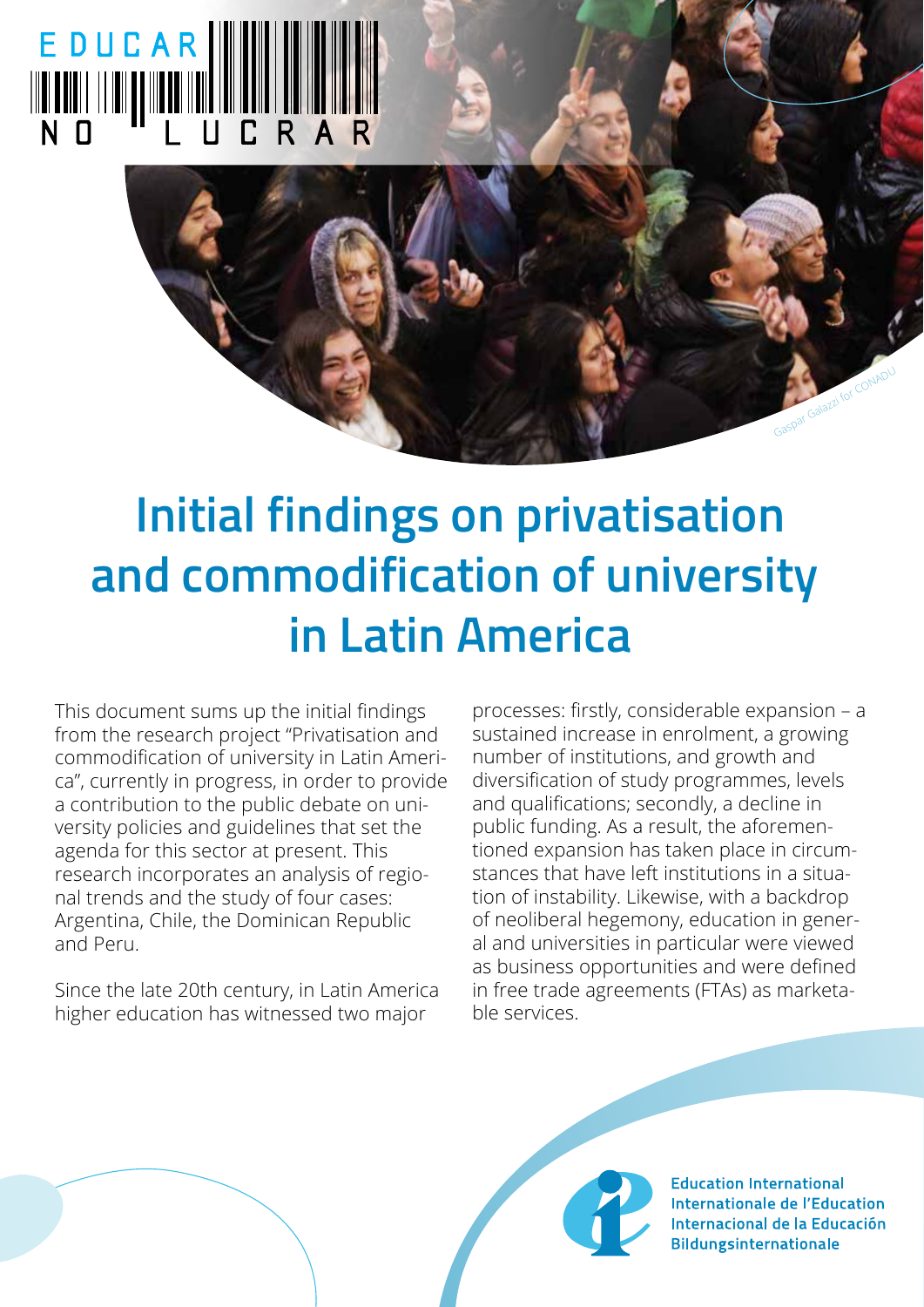The processes of university privatisation began in the mid-20th century, although by the 1990s they were expanding, accelerating and becoming ever more complex within a trend linked to market creation, internationalisation of higher education and transnational trade.

The processes of privatisation and commodification went on to evolve further in the new century with the number of private institutions growing and the introduction of management mechanisms to regulate education, research and outreach activities. Indeed, they entailed the expansion of the private sector and the public sector becoming prone to market practices and logic.

## **Hyper-privatisation of university in Latin america**

Latin America is one of the two most privatised regions in the world when it comes to universities, along with Southern Asia. It stands out owing to the fact that 55% of enrolment takes place in the private sector, while the figure in Europe stands at 13%, in Asia Pacific at 36% and in North America at 28% (UNESCO-UIS and ÍndicES network). This equates to hyper-privatisation, not only when making a global comparison but also due to the fact that the private sector accounts for a higher number of students than the public sector. In certain countries, student enrolment in the private sector is as high as or even exceeds 70%, as is the case in Chile, El Salvador, Peru and Puerto Rico.

The same trend can be identified when it comes to the number of institutions; indeed, 70% of universities or more belong to the private sector in most countries. In the region as a whole, private institutions account for 67% of all universities. In other words, 2 in every 3 universities in Latin America are private.

**Increased demand in higher education and fewer resources for the public sector: the basis for privatisation and commodification of university**

Two separate issues lie behind the expansion of the private sector. Firstly, the processes of social distinction and the quest to move in elite circles in a context of increasing ideological privatisation. This is not a widespread trend, but one that has been gaining traction in recent years.

Nevertheless, the primary factor behind the expansion of privatisation stems from the combination of increased demand and fewer resources. There has been a major increase in demand, triggered by the growth in expectations for university education and increased numbers of students successfully completing secondary education.

The gross higher education ratio has increased threefold between 1990 and the present day. Resources have not grown to the same extent. To circumvent this tension caused by greater demand and fewer public resources, selectivity systems have been strengthened



**Education International Internationale de l'Education** Internacional de la Educación **Bildungsinternationale**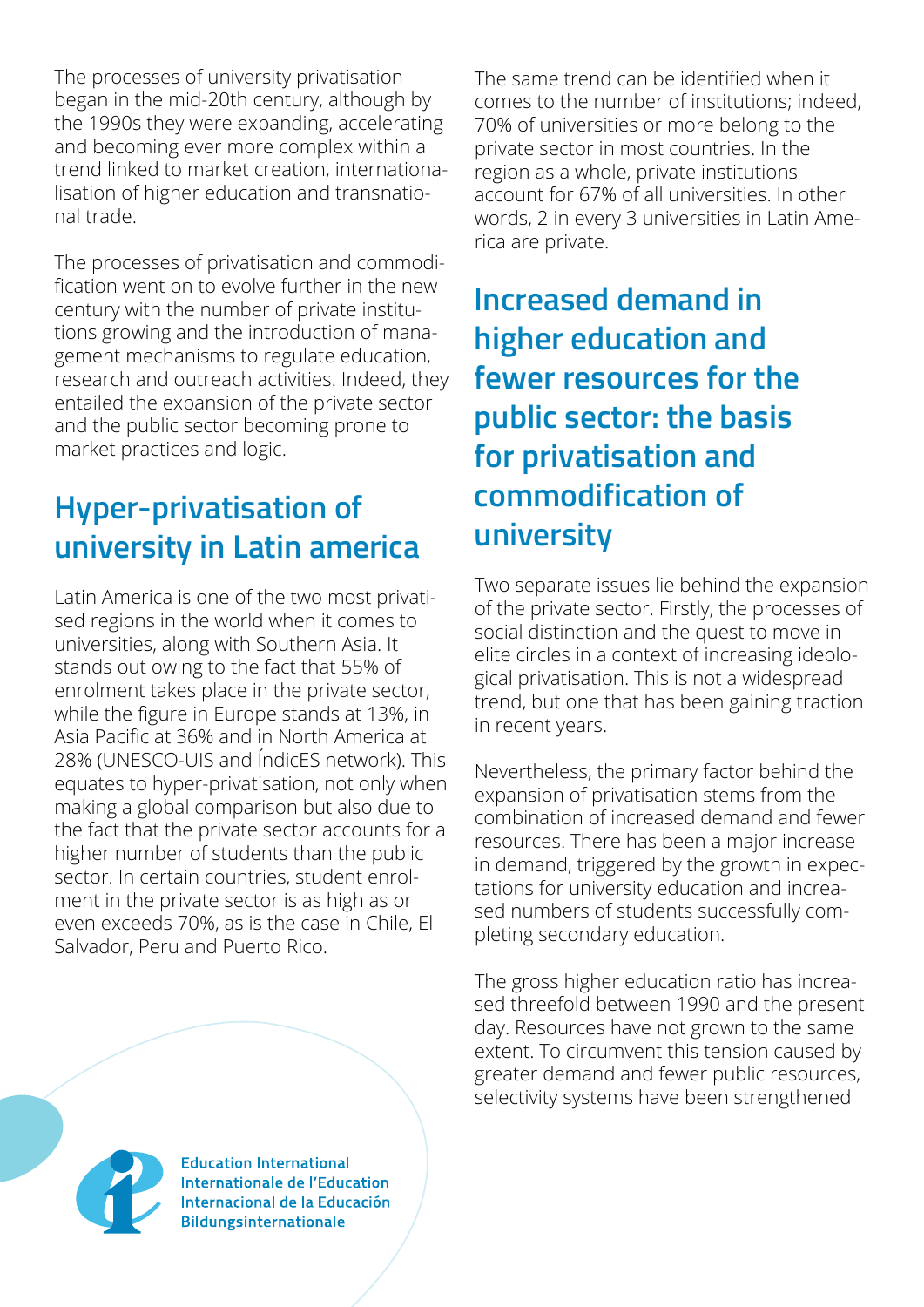in public universities, meaning that a large proportion of this demand is diverted towards the medium- or low-cost private sector, as is the case in many countries in the region such as Brazil, Chile, Costa Rica, the Dominican Republic, Paraguay and Peru, among others.

A second element is the fact that public universities are placed in a situation where they need to be self-funded – either in part or in full – by charging fees to undergraduate and postgraduate students and by selling services. In certain cases, as occurs in Chile or Peru, rather than being supplementary, these resources end up being essential for the institutions to survive.

## **The elimination of distinctions between public and private**

The alignment of the public and private sectors can be seen in standards and instruments for regulation. This trend possesses both a material and a symbolic component. The symbolic component relates to the alignment of public and private institutions as if it were the same thing for them to meet a common, public interest, or private interests. In turn, the expansion of mass, private low-cost universities led traditional private universities to be placed in a similar position symbolically to public ones, shifting the baton to commercial/non-commercial, or "high quality/poor quality", but in doing so undermining other political content when it comes to the public sphere.

This alignment of public and private universities also involves a material component linked to the distribution of State resources

because this distinction in the flow of funds has steadily been eroded to the point of becoming non-existent in relation to certain issues such as financing associated with the career of researcher, research funds, postgraduate scholarships and, last but by no means least, student grants or State-guaranteed loans. This is happening in the four cases examined. Under a veneer of neutrality, common systems are set up for both sectors that are portrayed as being egalitarian; however, in practice they have served as the channel by which a large proportion of public resources have been diverted to the private sector.

Moreover, private universities benefit indirectly from public resources since they are exempt from paying taxes. This tax exemption means a substantial volume of resources is transferred, albeit underhandedly.

## **The impact of the private university sector on the public sector**

A third process we have been able to unpack is the increased scope for private universities to have a direct impact on areas of public policy. The relationship between stakeholders from private universities and the political establishment is well-known. The strategies vary. In the Dominican Republic, university associations are set up to benefit from more representatives working in agencies regulating higher education. In Peru, there is a direct relationship with members of parlia-